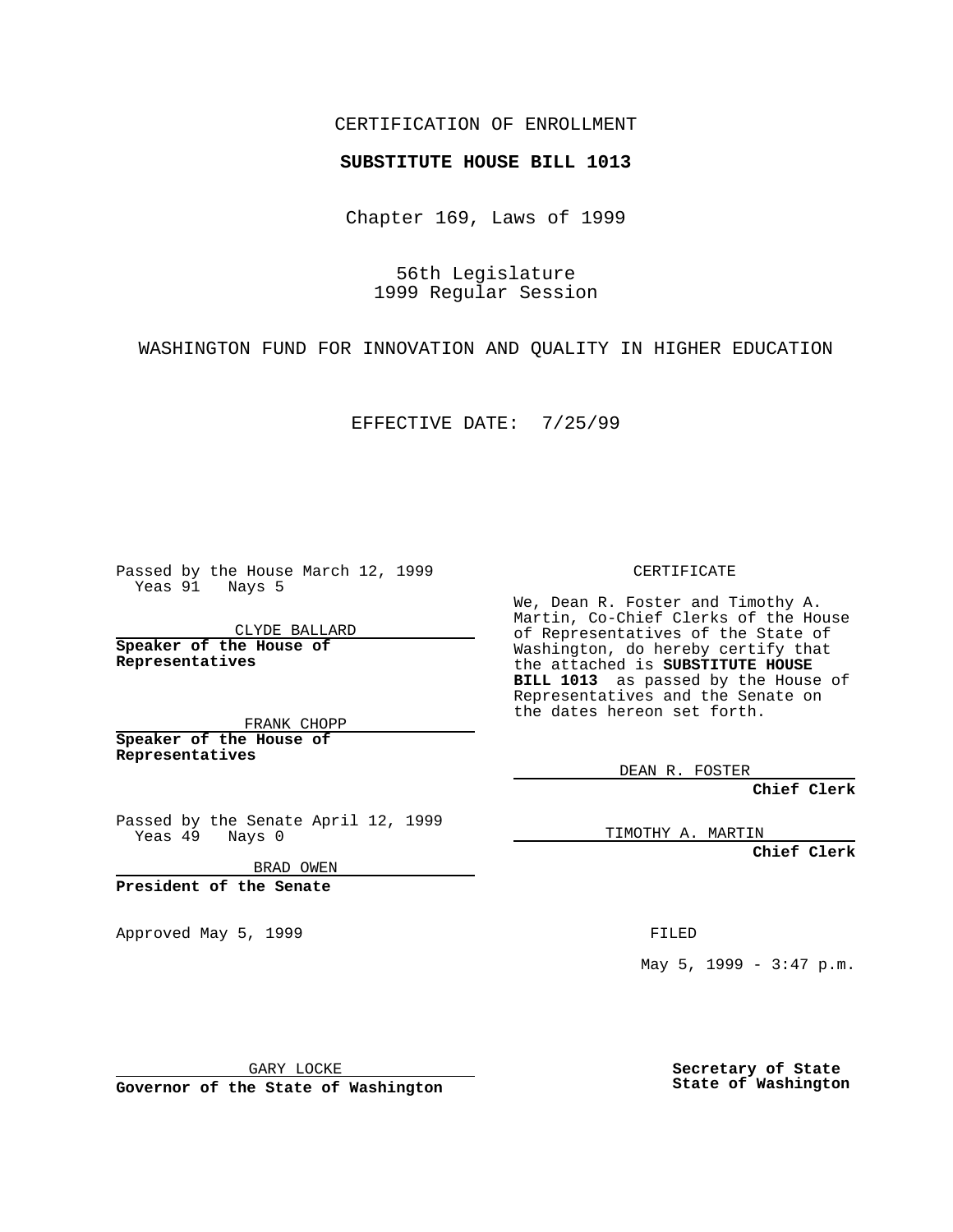## **SUBSTITUTE HOUSE BILL 1013** \_\_\_\_\_\_\_\_\_\_\_\_\_\_\_\_\_\_\_\_\_\_\_\_\_\_\_\_\_\_\_\_\_\_\_\_\_\_\_\_\_\_\_\_\_\_\_

\_\_\_\_\_\_\_\_\_\_\_\_\_\_\_\_\_\_\_\_\_\_\_\_\_\_\_\_\_\_\_\_\_\_\_\_\_\_\_\_\_\_\_\_\_\_\_

Passed Legislature - 1999 Regular Session

## **State of Washington 56th Legislature 1999 Regular Session**

**By** House Committee on Higher Education (originally sponsored by Representatives Carlson, Radcliff, Dunn and Sheahan)

Read first time 02/05/1999.

 AN ACT Relating to the Washington fund for innovation and quality in higher education program; amending RCW 28B.120.005, 28B.120.020, 28B.120.010, 28B.120.030, and 28B.120.040; adding new sections to chapter 28B.120 RCW; and creating a new section.

BE IT ENACTED BY THE LEGISLATURE OF THE STATE OF WASHINGTON:

 NEW SECTION. **Sec. 1.** It is the intent of the legislature to update and fund the higher education competitive grant program established by the 1991 legislature, known as the Washington fund for innovation and quality in higher education. Changes are needed so that the goals and priorities set forth for awarding grants reflect the 1999-01 goals and priorities. The legislature also intends to improve the administration of the program by separating responsibilities between the higher education coordinating board and the state board for community and technical colleges.

 **Sec. 2.** RCW 28B.120.005 and 1991 c 98 s 1 are each amended to read as follows:

 The legislature finds that encouraging collaboration among the various educational sectors to meet state-wide needs will strengthen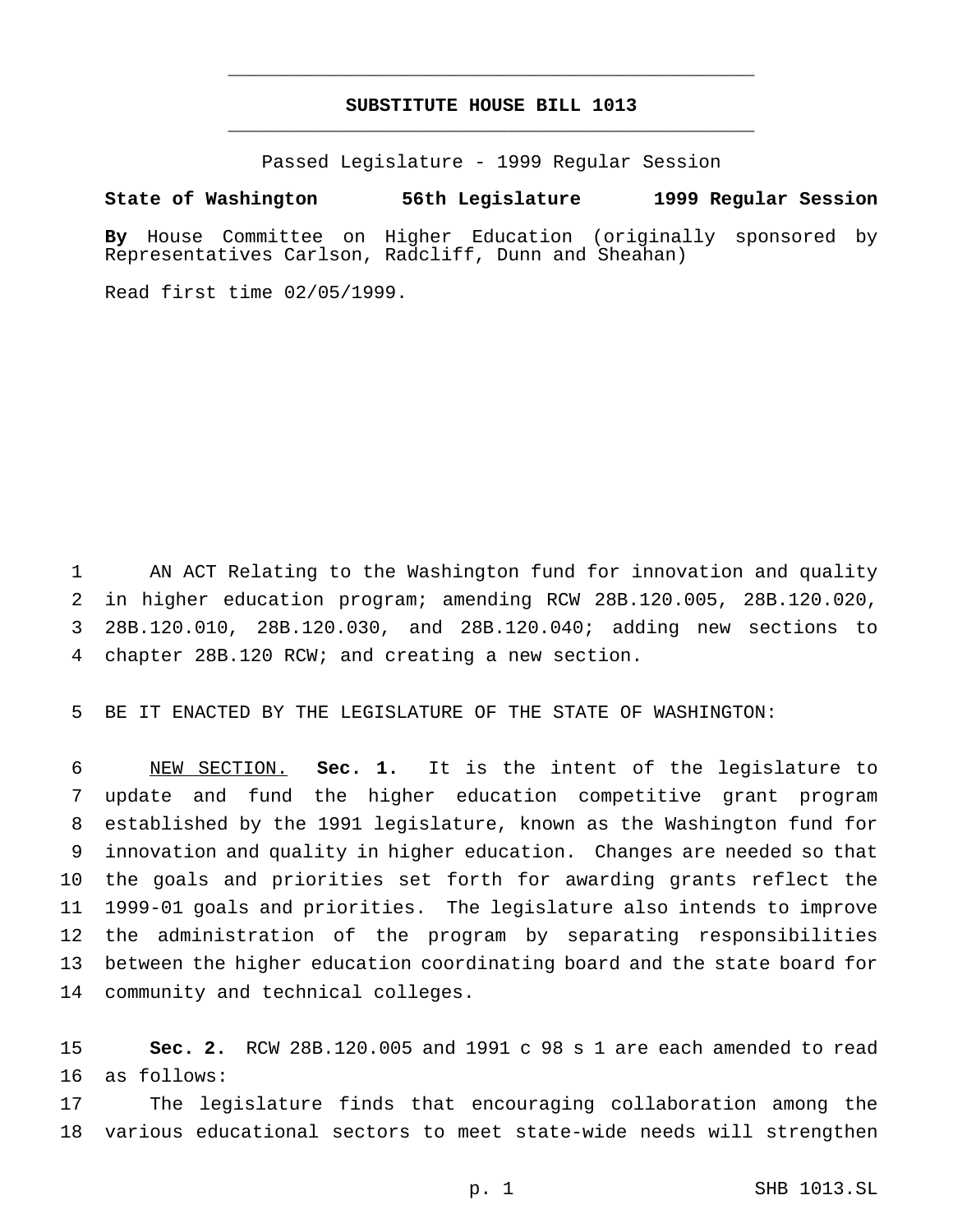the entire educational system, kindergarten through twelfth grade and higher education. The legislature also recognizes that the most effective way to develop innovative and collaborative programs is to encourage institutions to develop them voluntarily, in line with established state goals. Through a system of competitive grants, the legislature shall encourage the development of innovative and collaborative solutions to issues of critical state-wide need, including:

 (1) ((Improving rates of participation and completion at each educational level;

 $(2)$ ) Recognizing needs of special populations of students;

12 ((+3) Improving the effectiveness of education by better 13 coordinating communication and understanding between sectors.))

 (2) Furthering the development of learner-centered, technology-15 assisted course delivery;

 (3) Furthering the development of competency-based measurements of 17 student achievement to be used as the basis for awarding degrees and certificates; and

19 (4) Increasing the collaboration among both public and private sector institutions of higher education.

 **Sec. 3.** RCW 28B.120.020 and 1996 c 41 s 2 are each amended to read as follows:

 The higher education coordinating board shall have the following 24 powers and duties in administering the program for those proposals in which a four-year institution of higher education is named as the lead institution and fiscal agent:

(1) To adopt rules necessary to carry out the program;

 (2) To establish one or more review committees to assist in the evaluation of proposals for funding. The review committee shall include individuals with significant experience in higher education in 31 areas relevant to one or more of the funding period priorities and 32 shall include representatives from both the four-year and two-year 33 sectors of higher education;

 (3) To award grants no later than September 1st in those years when 35 funding is available by June 30th;

 (4) To establish each biennium specific guidelines for submitting 37 grant proposals consistent with the overall goals of the program and consistent with the guidelines established by the state board for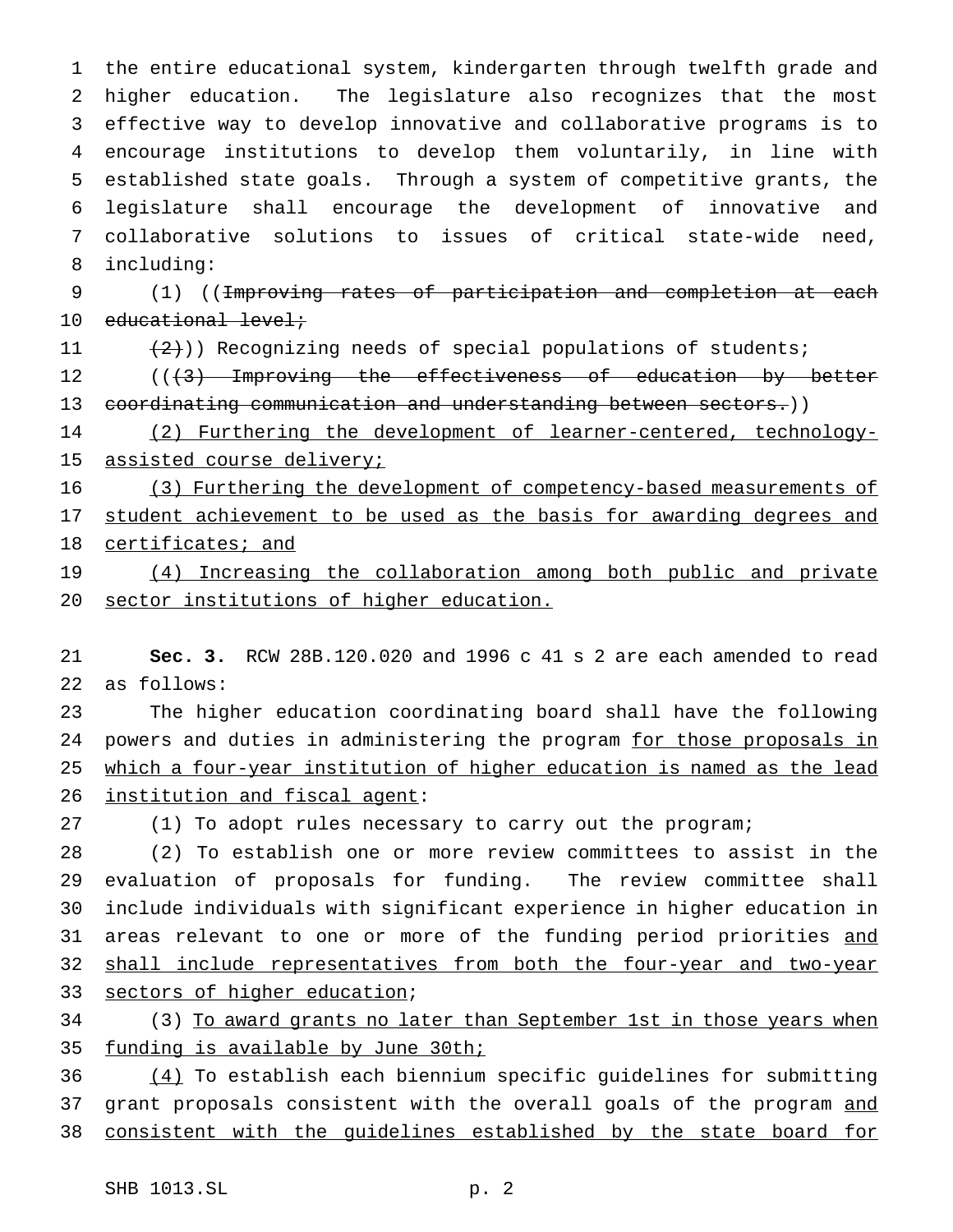community and technical colleges under section 4 of this act. During the ((1995-97)) 1999-01 biennium the guidelines shall be consistent 3 with the following desired outcomes of ((increasing access, improving time to degree, improving student learning, and increasing efficiency and collaboration between institutions of higher education and the private sector through projects that may emphasize)):

7 (a) Minority and diversity initiatives that encourage the 8 participation of minorities in higher education, including students 9 with disabilities( $\left( \frac{1}{2} + \frac{1}{2} + \frac{1}{2} + \frac{1}{2} + \frac{1}{2} + \frac{1}{2} + \frac{1}{2} + \frac{1}{2} + \frac{1}{2} + \frac{1}{2} + \frac{1}{2} + \frac{1}{2} + \frac{1}{2} + \frac{1}{2} + \frac{1}{2} + \frac{1}{2} + \frac{1}{2} + \frac{1}{2} + \frac{1}{2} + \frac{1}{2} + \frac{1}{2} + \frac{1}{2} + \frac{1}{2} + \frac{1}{2} + \frac{1}{$ 10 population));

 (b) K-12 teacher preparation models that encourage collaboration between higher education and K-12 to improve the preparedness of teachers, including provisions for higher education faculty involved with teacher preparation to spend time teaching in K-12 schools;

15 (c) ((Multi-institutional or multifaculty development and 16 evaluation of:

 $(\pm)$ ) Collaborative instructional programs involving K-12, community and technical colleges, and four-year institutions of higher education to develop a three-year degree program, or reduce the time to 20 degree;

21 ((<del>(ii) Instructional technology and multimedia curricular projects;</del>  $22$  and

23 (iii) A degree offered entirely on the internet;

24 (d) Individual institutional or faculty pilot projects to:

25 (i) Improve efficiency by five percent per year in cost or 26 graduation rate;

27 (ii) Improve student retention;

28 (iii) Develop competencies and outcomes for general education or 29 university requirements and degree programs;

30  $(iv)$ ) (d) Contracts with public or private institutions or 31 businesses to provide services or the development of collaborative 32 programs;

33 (e) Articulation and transfer activities to smooth the transfer of 34 students from K-12 to higher education, or from the community colleges 35 and technical colleges to four-year institutions; ((and))

36 (f) ((Other innovative proposals)) <u>Projects that further the</u> 37 development of learner-centered, technology-assisted course delivery; 38 and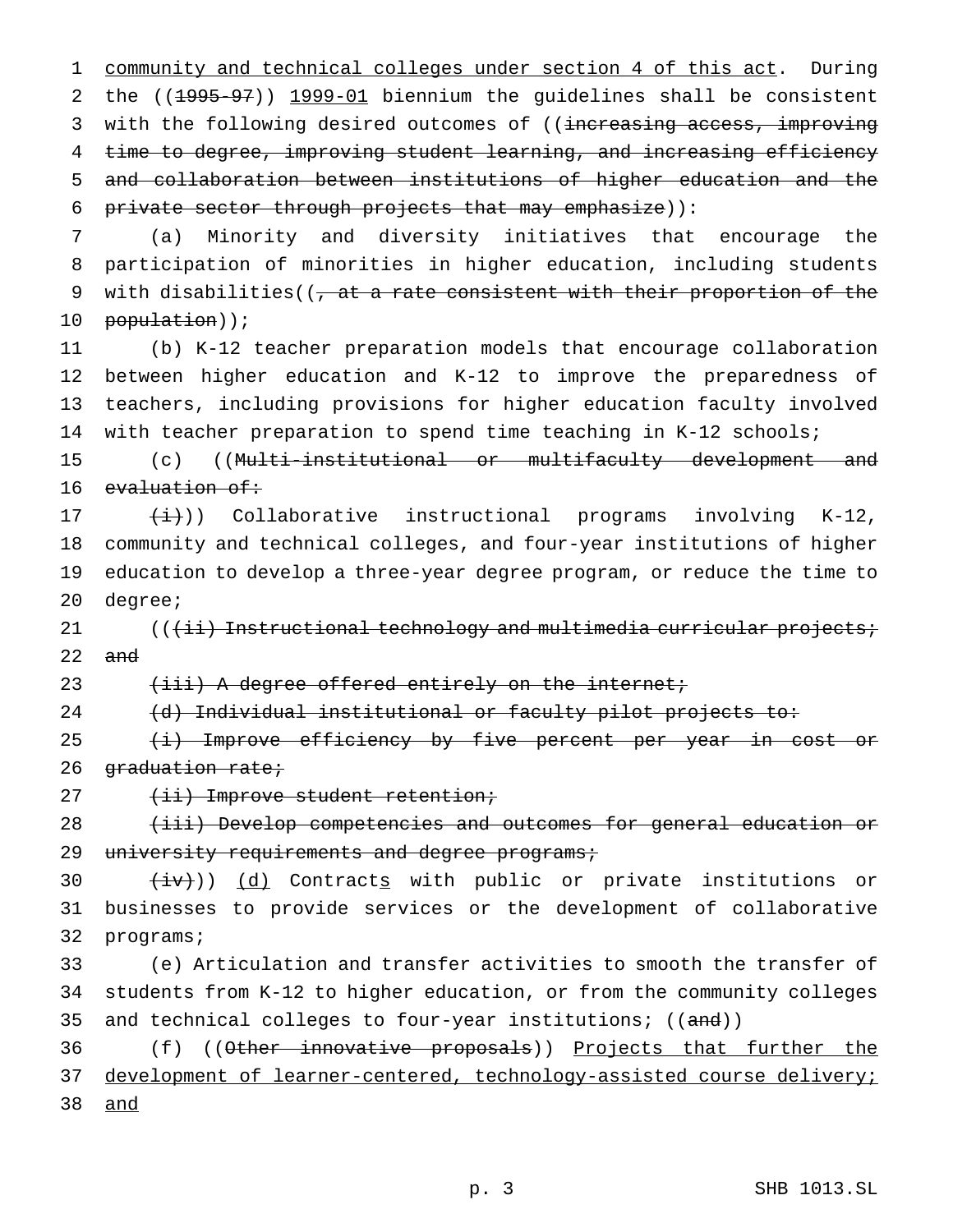(g) Projects that further the development of competency-based measurements of student achievement to be used as the basis for awarding degrees and certificates.

4 After June 30, ((1996)) 2001, and each biennium thereafter, the board shall determine funding priorities for collaborative proposals for the biennium in consultation with the governor, the legislature, the office of the superintendent of public instruction, the state board for community and technical colleges, the work force training and education coordinating board, higher education institutions, educational associations, and business and community groups consistent with state-wide needs;

12  $((+4))$  (5) To solicit grant proposals and provide information to the institutions of higher education about the program; and

14  $((+5))$   $(6)$  To establish reporting, evaluation, accountability, monitoring, and dissemination requirements for the recipients of the grants awarded by the higher education coordinating board.

 NEW SECTION. **Sec. 4.** A new section is added to chapter 28B.120 RCW to read as follows:

 The state board for community and technical colleges has the following powers and duties in administering the program for those proposals in which a community or technical college is named as the lead institution and fiscal agent:

(1) To adopt rules necessary to carry out the program;

 (2) To establish one or more review committees to assist in the evaluation of proposals for funding. The review committee shall include individuals with significant experience in higher education in areas relevant to one or more of the funding period priorities and shall include representatives from both the four-year and two-year sectors of higher education;

 (3) To award grants no later than September 1st in those years when funding is available by June 30th;

 (4) To establish each biennium specific guidelines for submitting grant proposals consistent with the overall goals of the program and consistent with the guidelines established by the higher education coordinating board under RCW 28B.120.020. During the 1999-01 biennium the guidelines shall be consistent with the following desired outcomes of: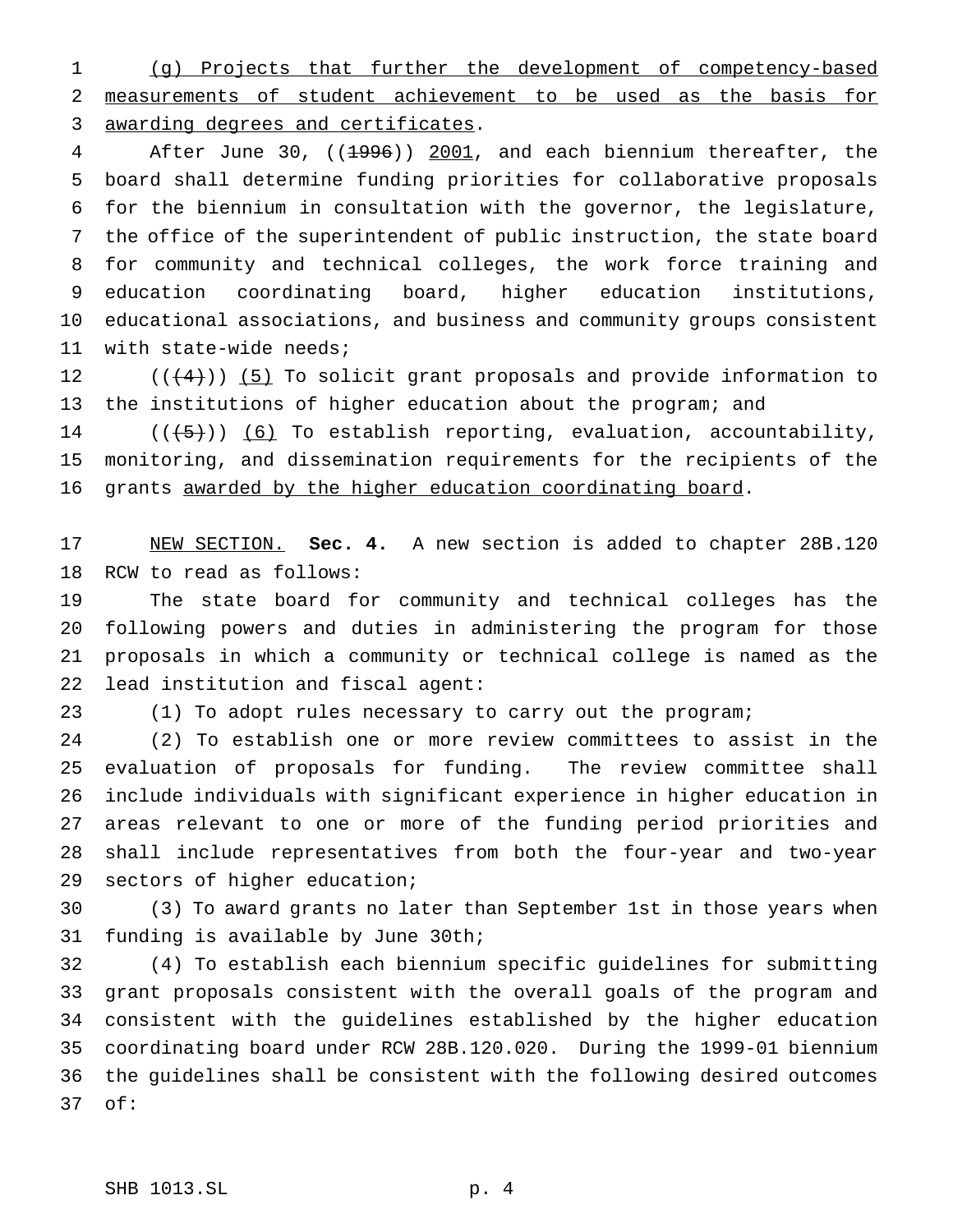(a) Minority and diversity initiatives that encourage the participation of minorities in higher education, including students with disabilities;

 (b) K-12 teacher preparation models that encourage collaboration between higher education and K-12 to improve the preparedness of teachers, including provisions for higher education faculty involved with teacher preparation to spend time teaching in K-12 schools;

 (c) Collaborative instructional programs involving K-12, community and technical colleges, and four-year institutions of higher education 10 to develop a three-year degree program, or reduce the time to degree; (d) Contracts with public or private institutions or businesses to 12 provide services or the development of collaborative programs;

 (e) Articulation and transfer activities to smooth the transfer of students from K-12 to higher education, or from the community colleges and technical colleges to four-year institutions;

 (f) Projects that further the development of learner-centered, technology-assisted course delivery; and

 (g) Projects that further the development of competency-based measurements of student achievement to be used as the basis for awarding degrees and certificates;

 (5) To solicit grant proposals and provide information to the community and technical colleges and private career schools; and

 (6) To establish reporting, evaluation, accountability, monitoring, and dissemination requirements for the recipients of the grants awarded by the state board for community and technical colleges.

 **Sec. 5.** RCW 28B.120.010 and 1996 c 41 s 1 are each amended to read as follows:

 The Washington fund for innovation and quality in higher education program is established. The higher education coordinating board shall 30 administer the program for the purpose of awarding grants in which a four-year institution of higher education is named as the lead institution. The state board for community and technical colleges 33 shall administer the program for the purpose of awarding grants in which a community or technical college is named as the lead 35 institution. Through this program the boards may award on a competitive basis incentive grants to state public institutions of higher education or consortia of institutions to encourage cooperative programs designed to address specific system problems. Grants shall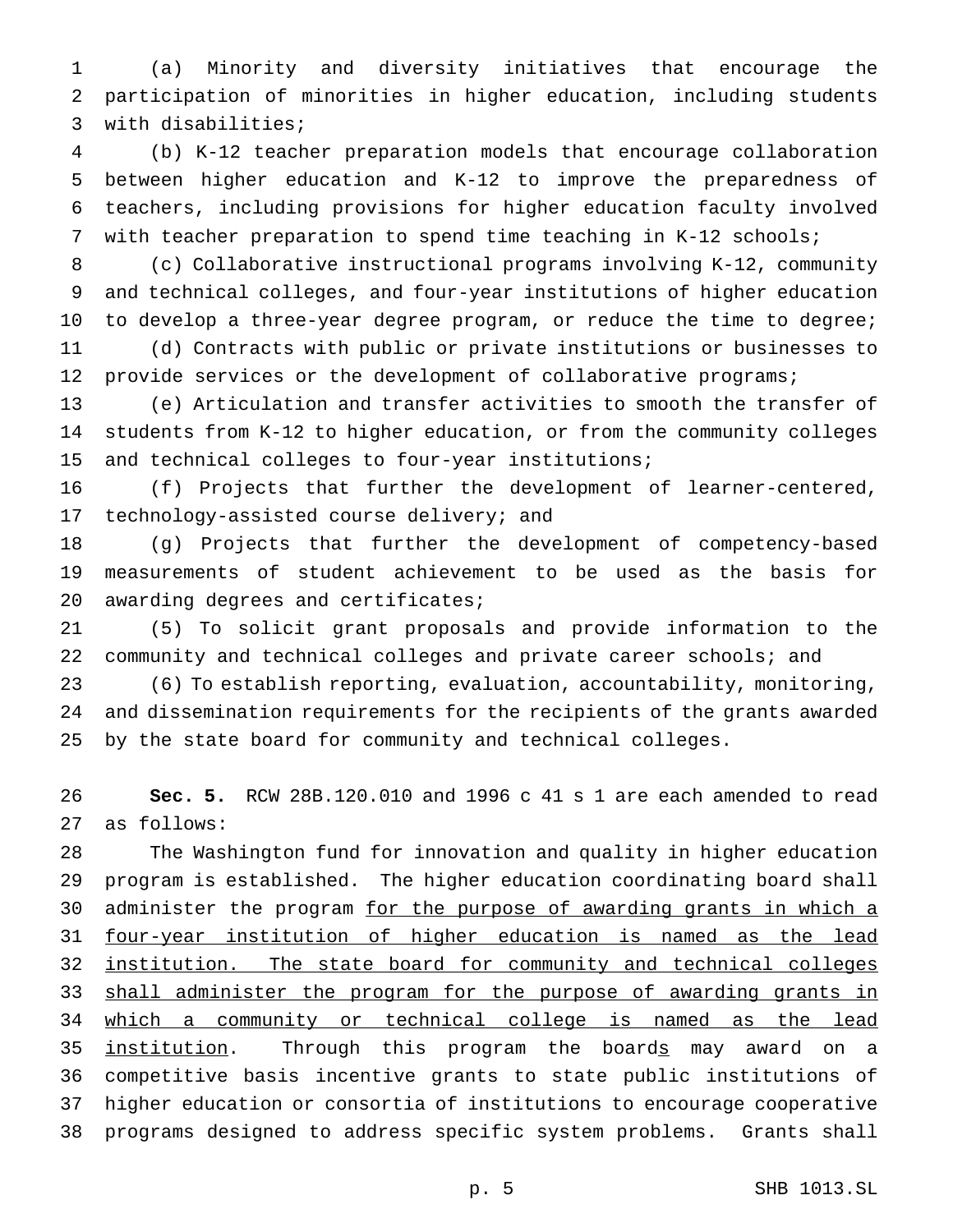not exceed a two-year period. Each institution or consortia of institutions receiving the award shall contribute some financial support, either by covering part of the costs for the program during its implementation, or by assuming continuing support at the end of the grant period. Strong priority will be given to proposals that involve more than one sector of education, and to proposals that show substantive institutional commitment. Institutions are encouraged to solicit nonstate funds to support these cooperative programs.

 **Sec. 6.** RCW 28B.120.030 and 1991 c 98 s 4 are each amended to read as follows:

11 The higher education coordinating board and the state board for community and technical colleges may solicit and receive such gifts, grants, and endowments from public or private sources as may be made from time to time, in trust or otherwise, for the use and benefit of the purposes of the program and may expend the same or any income therefrom according to the terms of the gifts, grants, or endowments.

 **Sec. 7.** RCW 28B.120.040 and 1996 c 41 s 3 are each amended to read as follows:

19 The higher education coordinating board fund for innovation and quality is hereby established in the custody of the state treasurer. The higher education coordinating board shall deposit in the fund all moneys received under RCW 28B.120.030. Moneys in the fund may be spent only for the purposes of RCW 28B.120.010 and 28B.120.020. Disbursements from the fund shall be on the authorization of the higher education coordinating board. The fund is subject to the allotment procedure provided under chapter 43.88 RCW, but no appropriation is required for disbursements.

 NEW SECTION. **Sec. 8.** A new section is added to chapter 28B.120 RCW to read as follows:

 The community and technical college fund for innovation and quality is hereby established in the custody of the state treasurer. The state board for community and technical colleges shall deposit in the fund all moneys received under RCW 28B.120.030. Moneys in the fund may be spent only for the purposes of RCW 28B.120.010 and section 4 of this act. Disbursements from the fund shall be on the authorization of the state board for community and technical colleges. The fund is subject